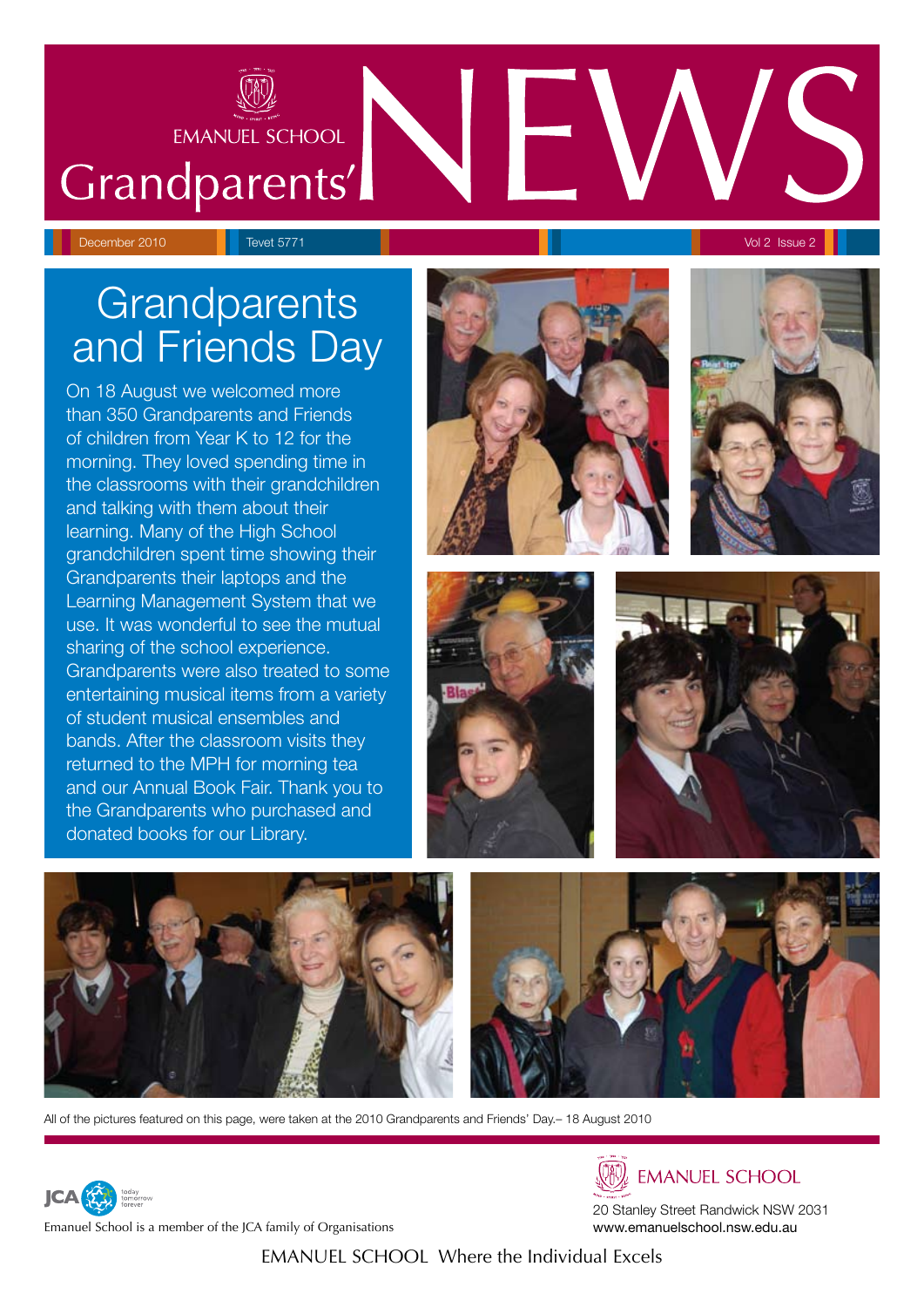# From the Principal's Office

Dear Grandparents of Emanuel School students

It was a great pleasure to welcome you to the School on Grandparents' Day. I hope that you enjoyed the musical entertainment and the snapshot of your grandchildren's learning that you observed during the morning.

Grandparents are a valuable part of Emanuel School's extended family, and are particularly important in support when parents are working long hours. Grandparents can provide the stability, child minding and taxi services. They have a special role in being able to love the children and be involved in their lives, usually without the responsibility and worry of a parent. Many Grandparents volunteer to assist the School and are involved in a range of support services, and we thank you sincerely for your generosity and time commitment to our students and the School.

I look forward to continuing to build Emanuel School's relationships with our Grandparents, and to welcoming you to the School in the future.

*Best wishes Mrs Anne Hastings*

## Update from the Board

Dear Friends,

The Board of the School has been hard at work preparing the budget and working on a strategic plan for the next five years. We are always keen to keep doing the things we are doing right and improve on those areas where the opportunity arises.

Of great delight is the eagerly anticipated opening of the Kleinlehrer Family Science Building. This will house new science laboratories and a new primary library. This is due for an official opening in the beginning of 2011.

We hope you will all get the opportunity over the next year to visit the School and see these new learning spaces in action.

It was of particular sadness that we farewelled Paul Kornmehl recently. He was a great contributor to the School in so many ways and his presence will be sadly missed.

We wish you all a safe break and a happy new year.

| David Nathan. |  |
|---------------|--|
| President     |  |

*David Nathan, Jonathan Sesel, President Chairman*

## Message from the P&F

It's been a very busy second half of the year since the last newsletter in July. As we come to the end of 2010, we hope you have had an enjoyable year, spending precious time with your grandchildren here at School. We helped at Grandparents and Friends Day, where we manned the Book Fair, at our annual Fathers' Day Breakfast and other School functions. We hope you enjoyed the gifts purchased at our Fathers' Day Stall. In conjunction with School, we recently relaunched the *Mitzvah Meals – Gemilut Chasadim* program. Once a term, a team of volunteers will prepare meals which will then be frozen so a supply of meals is available when the need arises. We look forward to an exciting 2011 and hope you can help us to help our School.

*The P&F Committee*

There are many opportunities to help our children. If you have a little time to spare and would like to help at School, please contact Sonia Newell on 8383 7350 or snewell@emanuelschool.nsw.edu.au

### Snapshots from Grandparents & Friends Day 2010





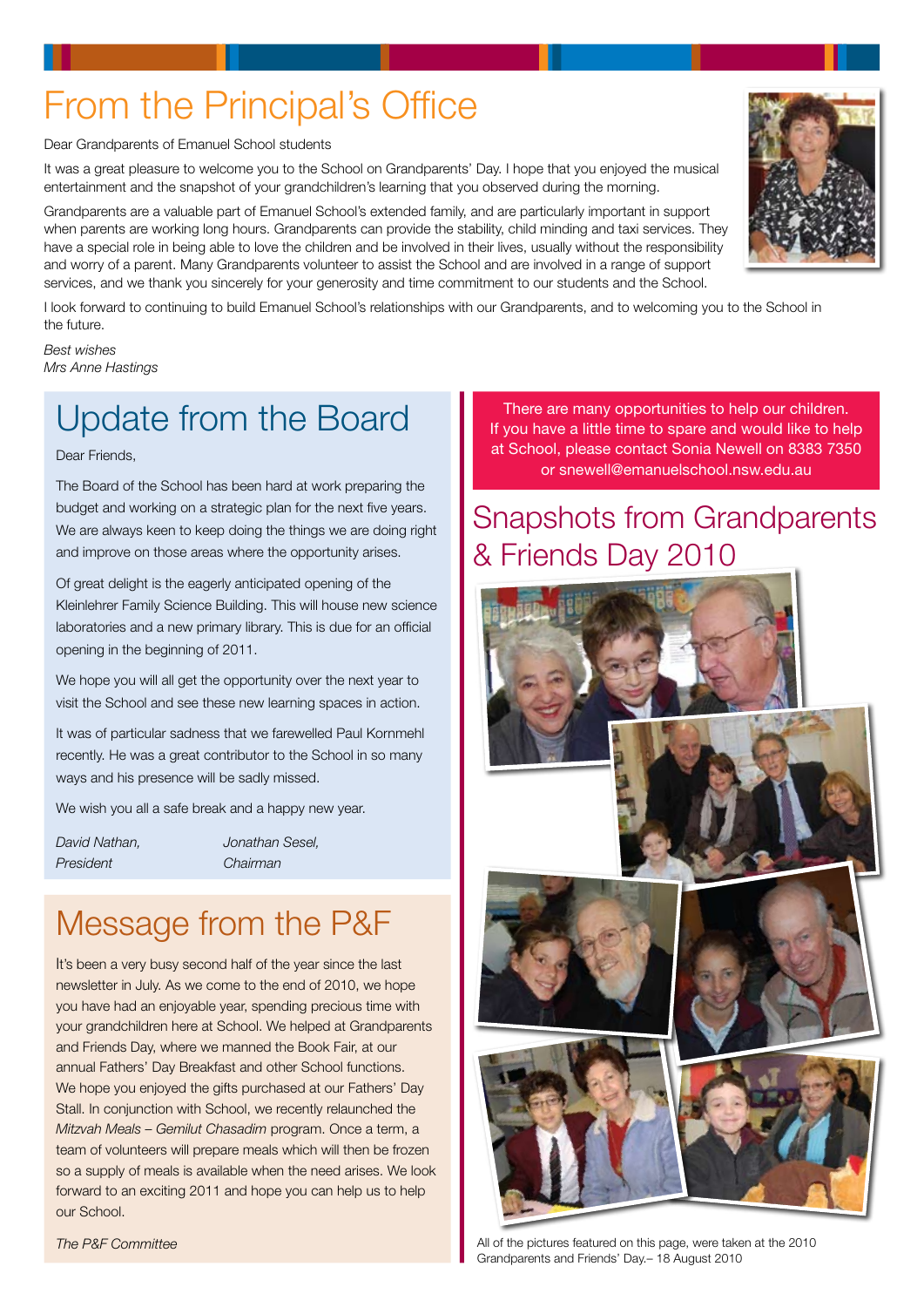complete in their Primary School years. It teaches them about our links with the past, what values are important and that those values are still relevant today. It also teaches them about responsibility and cooperating in a group, as each Historian was assigned a group of approximately eight students. Listening to the

Anita Zweig, Jack Romano, Myriam Romano, Herman Eisenberg AM, Lilly Wolf, John Hower,

Heinz Gerstl, Eva Fischl OAM and George Fischer. Following their initial research, the students wrote a three-part biography covering the historian's childhood, their adult life and their values and achievements. They also wrote poetry and newspaper articles and created artworks and computer-based brochures. The Historians received a copy of these works.

## Year 2 Tanakh Presentation Year 3 Pathways Ceremony

Parents and Grandparents were invited to a special Primary School Torah Service where each Year 2 student was presented with his or her own Siddur. This Siddur was personalised with a blessing written by each child and also included a special blessing written by the parents.

Year 3 Pathways Ceremony was held on Thursday 4 November, where all Year 3 students were presented with their own Tanakh, lovingly decorated and personalised with family histories, stories, photographs and blessings in preparation for the ceremony. Parents and grandparents were invited to attend this very special Torah Service.

Next year the Emanuel School Drama and Music Departments collaborate to bring us an exciting new production, '13 The Musical' on 28, 29 and 30 June 2011 at St Catherine's School, Waverley. Evan Goldman's life is uprooted when he moves from the excitement and pace of New York to a small town in Indiana. He has to navigate jocks, cheerleaders and bullies as well as the usual stresses of growing up. Ticket sale details TBA.

### Project Heritage 2010 Project Heritage is undoubtedly one of the most

life stories of these individuals gave the students a more in-depth understanding about how times have changed and how upholding important values, especially Jewish values, have helped people survive during difficult times. This year our Living Historians were